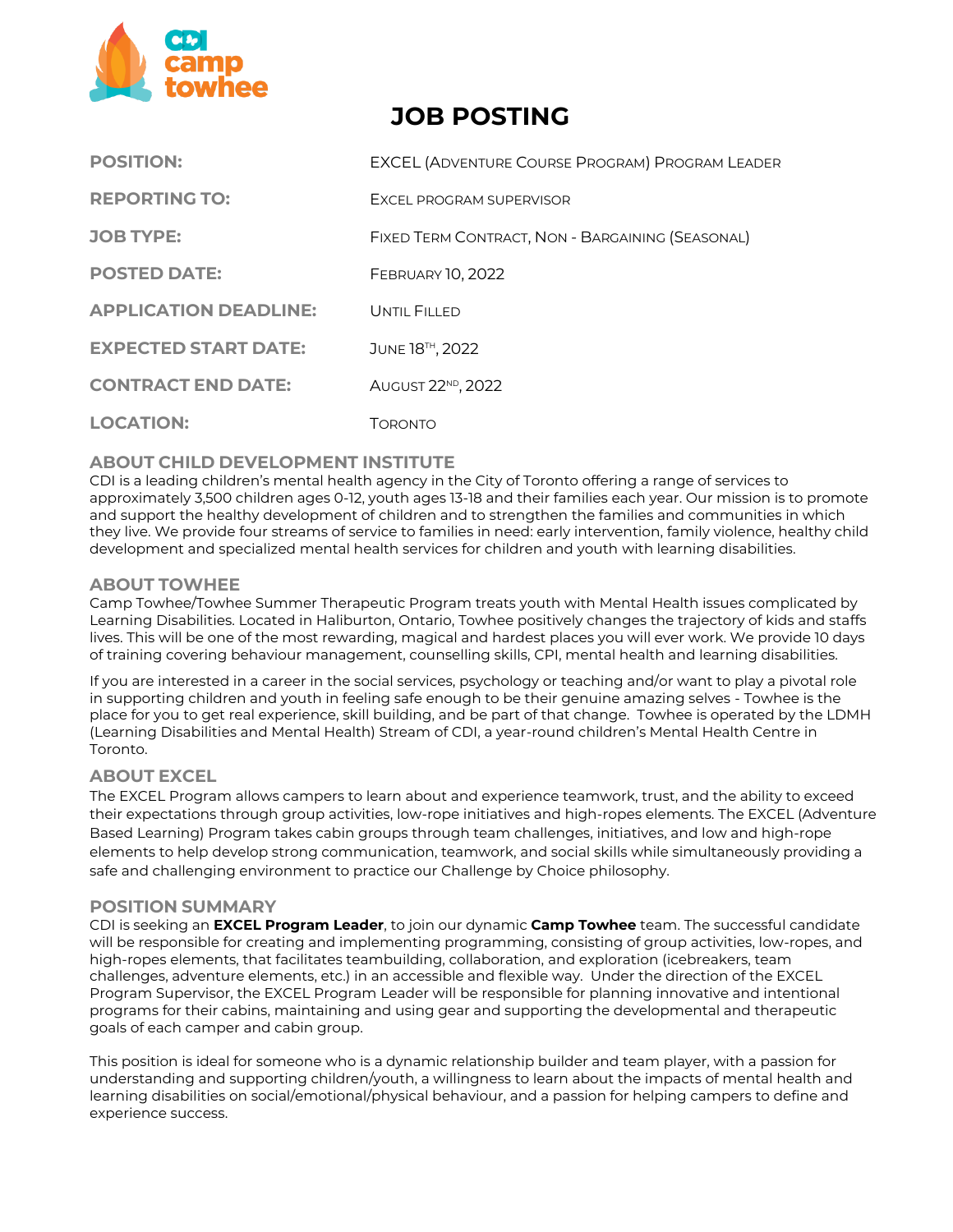#### **DUTIES & RESPONSIBILITIES**

- 1. Plan, coordinate and facilitate intentional and high quality programs that are designed to meet specific learning objectives and skill development themes.
- 2. Function as a member of the EXCEL team by supporting peers with their programming and initiatives
- 3. Assist in other areas of the camp by providing direct support and supervision of campers during meal times, evening programs, bedtime routines and night supervision
- 4. Work as part of the overall staff team by participating in the planning and implementation of special, camp-wide theme programs and activities
- 5. Adhere to and interpret to other staff and campers the policies, practices and procedures of Camp Towhee

#### **MINIMUM QUALIFICATIONS AND SKILLS**

- Two (2) or more years in a post-secondary degree or equivalent experience
- Experience facilitating programming, preferably on challenge courses or elements
- Previous professional experience working within a camp environment, strongly preferred
- Experience working with children and/or youth, preferably our population
- Personal, professional, or educational experiences in a related field
- Ability to assume responsibility and exercise good judgment in making decisions within the scope of authority of the position
- **■** Must have a current and valid police records check with vulnerable sector screening
- Standard First Aid with CPR C
- Completion of the Challenges Unlimited (CUI) Level 1 Training, or equivalent. (strongly preferred still apply without)
- **EXALLER** Attendance of the EXCEL team pre-training (June  $18<sup>th</sup>$  &  $19<sup>th</sup>$ )
- **•** Demonstrated ability to work in a respectful and aware manner with groups from diverse background and experiences.

#### **WORKING CONDITIONS**

- **Fast-paced work environment.**
- Interacts with campers, other staff, supervisors/directors, family members, and visitors as required.
- Responsible for the safely and efficiently running the Camp Towhee Challenge Course, including set up and take down of elements, the inspection of equipment, and the facilitation of elements and programs.
- As needed requirement to lift children (up to 45 lbs.), in addition to bending, stooping, stretching, squatting, pushing, pulling, sitting, walking, and climbing stairs
- Possibility of participation in a 3-5 day canoe trip, involving paddling, portaging, hiking, swimming, carrying equipment, and sleeping in tents.
- Noise level can be moderate to loud.
- Frequent physical activity including sitting, standing, walking, running, lifting and generally supporting campers and staff in camp activities and games, in addition to EXCEL specific duties.

**COMPENSATION**: Towhee offers competitive camp salaries, which include room/board, and are subject to applicant qualifications and previous experience

#### **APPLICATION INSTRUCTIONS:**

.

Please complete the Online Application located at [\(https://www.childdevelop.ca/towhee/staff/staff-application/\)](https://www.childdevelop.ca/towhee/staff/staff-application/) AND submit your chronological resume via e-mail to:

Child Development Institute Human Resources E-mail: [hwenban@childdevelop.ca](mailto:hwenban@childdevelop.ca) and [careers@childdevelop.ca](mailto:careers@childdevelop.ca)

*Thank you in advance for your interest. However, due to the volume of resumes received, only those candidates selected for interviews will be contacted.*